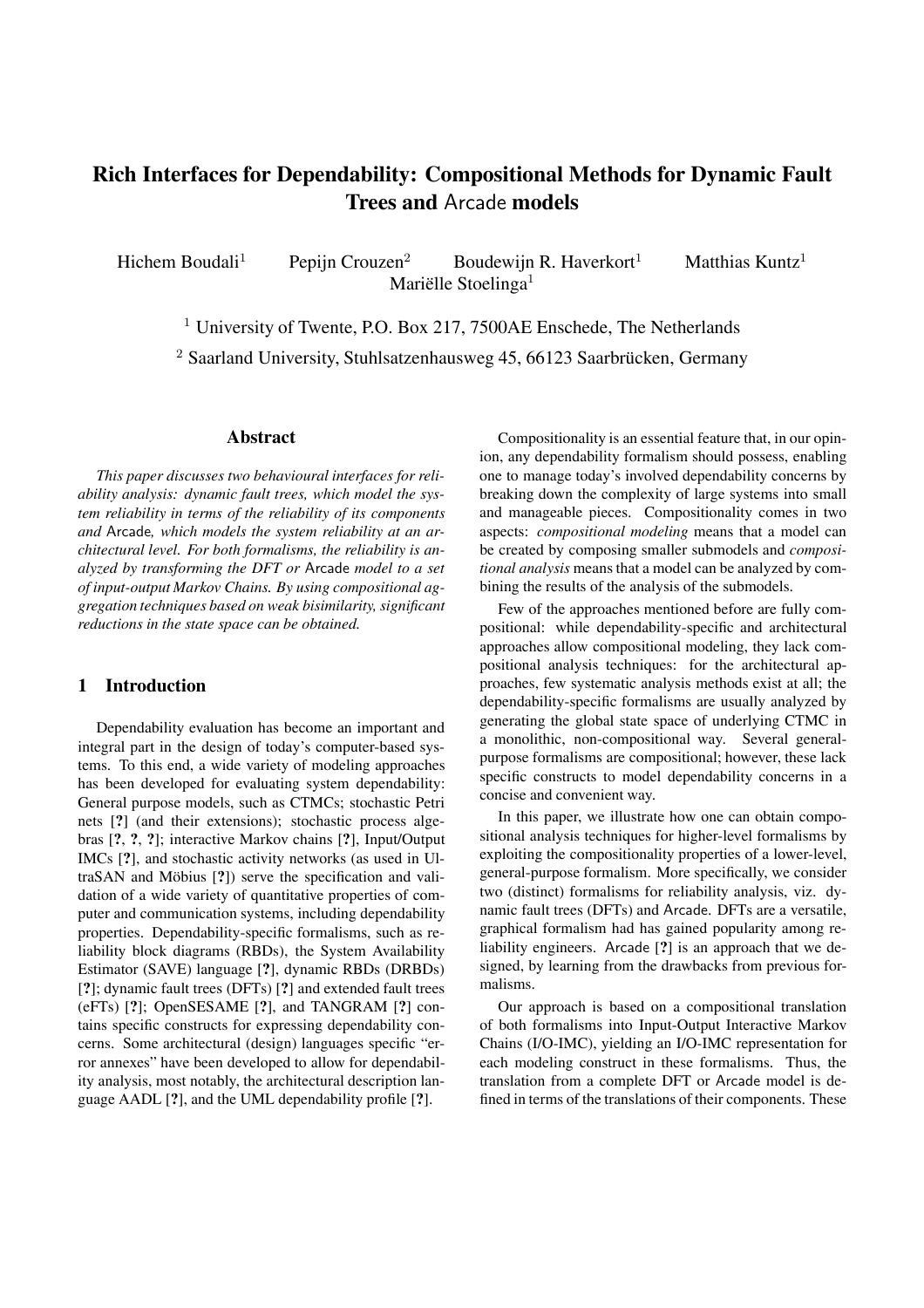translations pin down the semantics of both formalisms in a rigorous way. In this way, costly errors due to misunderstandings or misinterpretations are avoided. Then, by using the compositional analysis methods from the I/O-IMC formalism, we obtain compositional analysis techniques for DFTs and Arcade models. In particular, we generate the state space of the underlying CTMC in an efficient way by using compositional aggregation techniques, based on the repeated use of aggressive state space minimization techniques. We show the benefits of this approach on a number of examples, several of which feature a drastic reduction in the number of states generated.

The rest of this paper is organized as follows: Section **??** introduces the DFT and Arcade formalisms. In Section **??** we lay out the compositional analysis methods based on I/O-IMCs, while Section **??** reports on tools support and case studies. Finally, Section **??** presents the conclusions.

This paper summarizes and unifies results from [**?**, **?**, **?**, **?**].

# **2. The DFT and** Arcade **formalisms**

# **2.1. Dynamic fault trees**

A fault tree model describes the system failure in terms of the failure of its components. Standard FT are combinatorial models and are built using static gates (the AND, the OR, and the K/M gates) and basic events (BE). A combinatorial model only captures the combination of events and not the order of their occurrence. Combinatorial models become, therefore, inadequate to model today's complex dynamic systems. DFT introduce three novel modeling capabilities: (1) spare component management and allocation, (2) functional dependency, and (3) failure sequence dependency. These modeling capabilities are realized using three main dynamic gates: The spare gate, the functional dependency (FDEP) gate, and the priority AND (PAND) gate. Figure **??** depicts all DFT gates.

The PAND gate fails when all its inputs fail and fail from left to right (as depicted on the figure) order. The spare gate has one primary input and one or more alternate inputs (i.e. the spares). The primary input is initially powered on and when it fails, it is replaced by an alternate input. The spare gate fails when the primary and all the alternate inputs fail (or are unavailable). A spare could also be shared among multiple spare gates. In this configuration, when a spare is taken by a spare gate, it becomes unavailable (i.e. essentially seen as failed) to the rest of the spare gates. The FDEP gate is comprised of a trigger event and a set of dependent components. When the trigger event occurs, it causes the dependent components to become inaccessible or unusable (i.e. essentially failed). The FDEP gate's output is a 'dummy' output (i.e. it is not taken into account during the calculation of the system's failure probability). Along with static and dynamic gates, DFT also



**Figure 1.** DFT gates and example.

possess basic events, which are leaves of the tree. A basic event usually represents a physical component having a certain failure probability distribution (e.g. exponential). A DFT element has a number of operational or failed states. In the case of a BE, operational states could be further classified as *dormant* or *active* states. A dormant state is a state where the BE failure rate is reduced by a factor called the dormancy factor  $\alpha$ . An active state is a state where the BE failure rate  $\lambda$  is unchanged. Depending on the value of  $\alpha$ , we classify BE as: cold BE ( $\alpha = 0$ ), hot BE ( $\alpha = 1$ ), and warm BE ( $0 < \alpha < 1$ ). The dormant and active states of a BE correspond to dormant and active modes of the physical component. For instance, a spare tire of a car is initially in a dormant mode and switches to an active mode when it is fixed on the car for use.

Figure **??** shows a DFT modeling a road trip. Looking at the top PAND gate, we see that the road trip fails (i.e. we are stuck on the road) if the car fails after the mobile phone has failed; if the car fails first, then we can call the road services to tow the car and continue our journey. The car fails if either the engine fails or the tire subsystem fails, as modeled by the OR gate labeled 'car fails'. The car is equipped with a spare tire, which can be used to replace any of the primary tires. When a second tire fails, the tire subsystem fails, causing in turn a car failure. Thus, we model the tire subsystem by four spare gates, each having a primary tire and all sharing a spare tire The spare tire is a cold spare, i.e. it is initially in standby mode with failure rate 0.

Galileo DIFtree [**?**] was the first package to introduce, use, and analyze DFT. DIFtree allows a limited form of compositional modeling and analysis. On the modeling side, DFTs do allow bigger trees to be built from smaller subtrees, however there are some rather severe restrictions on the type of allowed inputs to certain gates (e.g. inputs to spare gates and dependent events of functional dependency gates have to be basic events), which greatly diminish the modeling flexibility and power of DFT.

Moreover, DFT lack modular analysis. That is, even though stochastically-independent sub-modules exist in a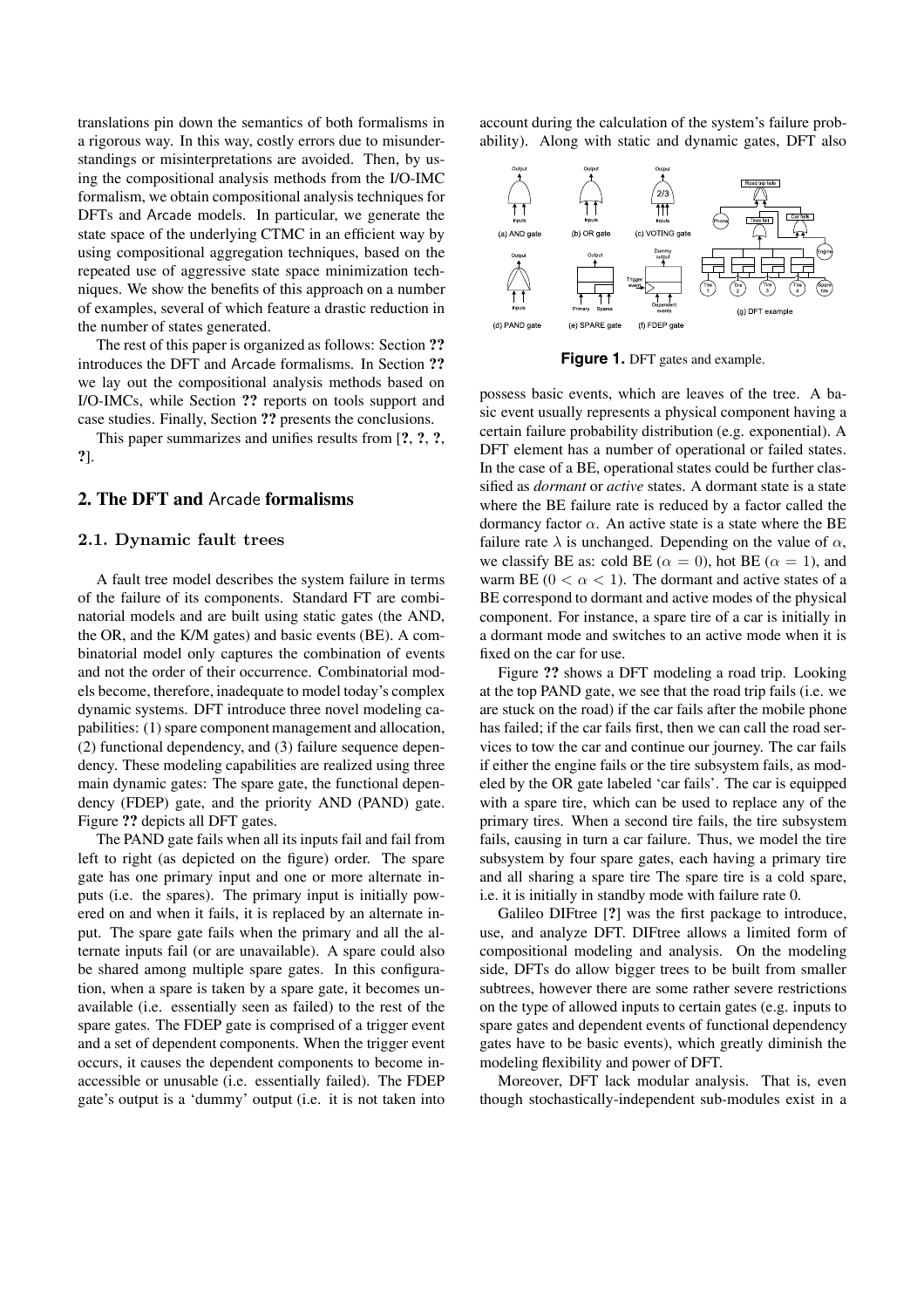certain DFT module (specifically those whose top-node is a dynamic gate), these sub-modules cannot be solved separately and still get an exact solution. Consequently, a DFT model, which is typically analyzed by first converting it into a Continuous Time Markov chain (CTMC), becomes vulnerable to the state space explosion problem, i.e. the number of states in the underlying CTMC is exponential in the number of basic events. The DIFtree methodology allows compositional analysis only if the top node is static, not for dynamic top nodes.

Using the I/O-IMC framework, we enable full compositionality, i.e. we lift several syntactic restrictions of DFTs and allow compositional analysis for any DFT.

#### **2.2** Arcade

Arcade is a high-level architectural language for dependability analysis; it is a rich language as well as extensible which allows for even further expressivity. In Arcade, one models a system as a set of interacting components, where each component is characterized by a set of operational/failure modes, time-to-failure/repair distributions, and failure/repair dependencies, etc.

At this stage, there are, within Arcade, three types of components (i.e. building blocks) with which one can, in a modular fashion, construct a system model: (1) Basic Component (BC), (2) Repair Unit (RU), and (3) Spare Management Unit (SMU). A BC represents a physical/logical system component that has a distinct operational and failure behavior. A BC can have any number of operational modes (e.g., active vs. inactive, normal vs. degraded) and can fail either due to an inherent failure or due to its functional dependency upon another component. The RU component handles the repair of one or more BCs. Here, various repair policies (e.g., first-come-first-served, priority) and repair dependencies between BCs can be implemented. Finally, the SMU handles the activation and deactivation of BCs used as spare components.

The Arcade's building blocks can be readily modified or new building blocks can be added depending on the application domain. Arcade is also a formal language as the underlying semantics of each of these components is expressed in terms of I/O-IMC.

Figure **??** provides an example of a simplified nuclear reactor cooling system (NRCS) [4] modeled within Arcade. The figure shows the NRCS architectural design model. The NRCS consists of a reactor, two parallel pump lines, a heat exchanger and a bypass system for the heat exchanger. Each of the two pump lines consists of a single pump, a single filter and a number of control valves. The heat exchanging unit consists of the heat exchanger itself, a number of valves and one filter. The bypass system can be opened and closed by means of two motor driven valves.

All components, except the reactor itself (whose failure behavior is not considered here), are subject to failures and are repairable. The filters and the heat exchanger are either operational or failed. The valves can fail in two different modes, either stuck-open or stuck-closed. The pumps have two different operational modes and one failure mode. The pumps are either fully operational, or in a degraded operational mode, which is reached if one of the two pumps fails. In the degraded mode, the remaining pump fails with a higher failure rate. This is indeed a typical load sharing (load shared between the two pumps) situation.

Except for the two pumps, which share a single repair unit with a first-come-first-served (FCFS) repair strategy, each component has its own dedicated repair unit1. The system is down, if either none of the two pump lines is operational, or both the heat exchanger and the bypass system are not operational. A pump line is defective if one of its components is defective; where for the valves, only the stuck-closed case is considered to be a relevant failure. The heat exchanging unit is defective if the heat exchanger itself fails or one of its accompanying filters or valves fails. Finally, the bypass line fails if one of the motor driven valves is stuck-closed.

Arcade allows modeling the dependability characteristics described above by simply adding dependability annotations (rightmost in figure) to the various components. The dependability annotations are specified using a well-defined syntax. There exists an annotation for each of Arcades three building blocks. For example, in Figure **??**, we show the annotations for basic components named FP1, P1, and VIP1, and the repair unit named P.rep. Component FP1 has two fields time-to-failure and time-to-repair indicating the type of failure and repair distribution respectively. The annotation for the repair unit P.rep shows that it is in charge of the 2 pump components P1 and P2, and the repair policy is FCFS.

From these dependability annotations, Arcade automatically, and transparently to the user, derives a state model, analyzes it using standard numerical methods, and finally outputs the desired dependability measure (e.g. reliability or availability). Solving the NRCS with Arcade for a mission time of 1 year for instance, we get a system availability and reliability of 0.9999999990 and 0.9999986799 respectively.

#### **3. Compositional Analysis based on I/O-IMCs**

# **3.1. Input/Output Interactive Markov Chains**

Input/Output interactive Markov chains (I/O-IMCs) [**?**] are a combination of Input/Output automata (I/Oautomata) [**?**] and interactive Markov chains (IMCs) [**?**].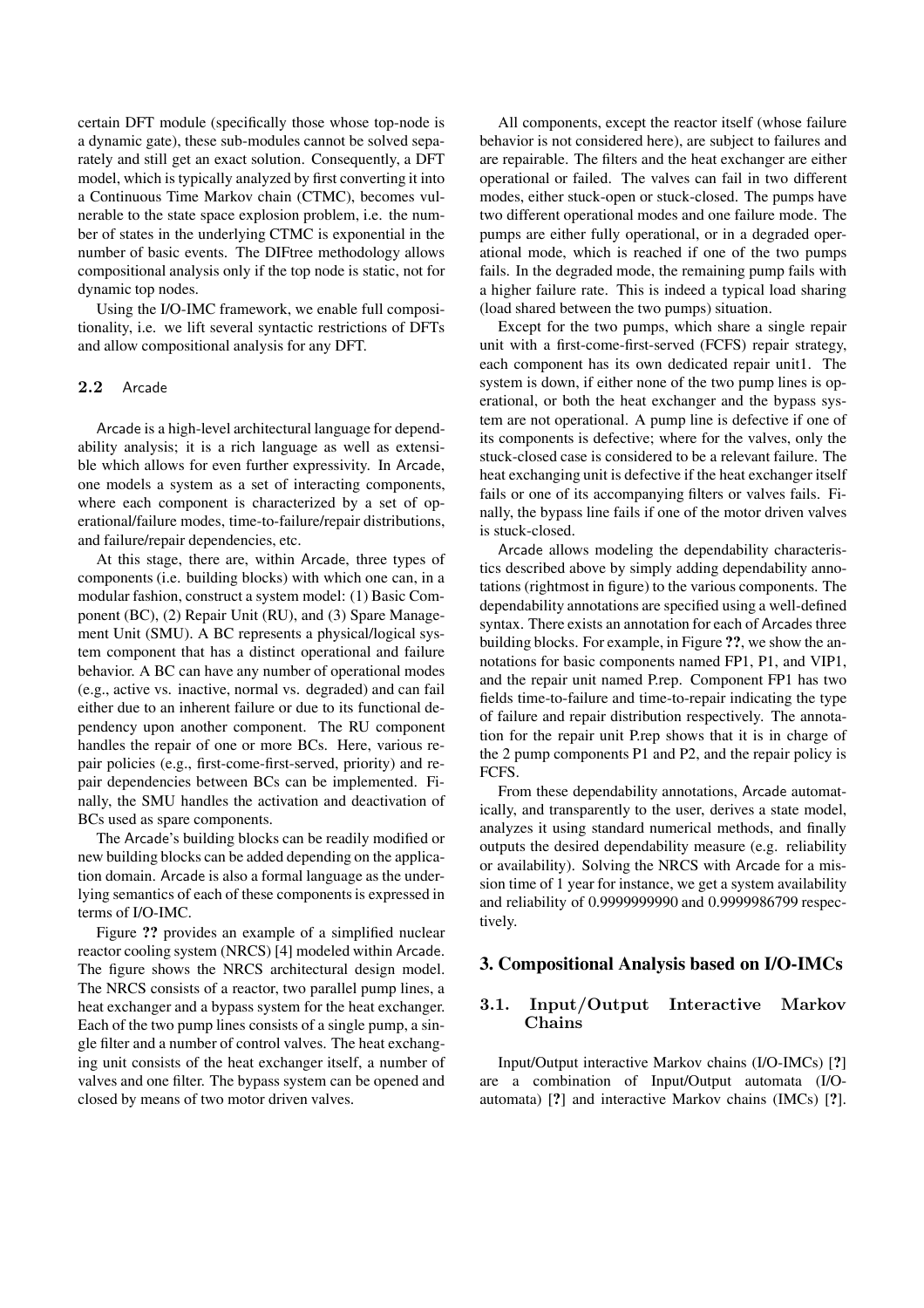

**Figure 2. Reactor Cooling System**

I/O-IMCs distinguish two types of transitions: (1) *Interactive transitions* labeled with actions; (2) *Markovian transitions* labeled with rates  $\lambda$ , indicating that the transition can only be taken after a delay that is governed by an exponential distribution with parameter  $\lambda$ . Inspired by I/Oautomata, actions can be further partitioned into:

- 1. *Input actions* (denoted a?) are controlled by the environment. They can be *delayed*, meaning that a transition labeled with a? can only be taken if another I/O-IMC performs an output action a!. A feature of I/O-IMCs is that they are *input-enabled*, i.e., in each state they are ready to respond to any of their inputs  $a$ ?. Hence, each state has an outgoing transition labeled with  $a$ ?.
- 2. *Output actions* (denoted a!) are controlled by the I/O-IMC itself. In contrast to input actions, output actions cannot be delayed, i.e., transitions labeled with output actions must be taken immediately.
- 3. *Internal actions* (denoted a;) are not visible to the environment. Like output actions, internal actions cannot be delayed.

States are depicted by circles, initial states by an incoming arrow, Markovian transitions by dashed lines, and interactive transitions by solid lines. Fig. **??** shows an I/O-IMC with two Markovian transitions: one from  $S1$  to  $S2$  with rate  $\lambda$  and another from S3 to S4 with rate  $\mu$ . The I/O-IMC has one input action  $a$ ?. To ensure input-enabling, we specify a?-self-loops in states  $S3$ ,  $S4$ , and  $S5<sup>1</sup>$ . Note that state S1 exhibits a race between the input and the Markovian transition: in S1, the I/O-IMC delays for a time that is governed by an exponential distribution with parameter  $\lambda$ , and moves to state S2. If however, before that delay ends, an input a? arrives, then the I/O-IMC transitions to S3. The only output action  $b!$  leads from  $S4$  to  $S5$ . We say that two I/O-IMCs *synchronize* if either (1) they are both ready to



**Figure 3. Example of an I/O-IMC**

accept the same input action or (2) one is ready to output an action a! and the other is ready to receive that same action (i.e., has input action  $a$ ?). I/O-IMCs are also equipped with a parallel composition operator "*||*", to build larger I/O-IMCs out of smaller ones. The behavior of  $P = Q||R$ , i.e., the parallel composition of I/O-IMCs  $Q$  and  $R$ , is the joint behavior of its constituent I/O-IMCs and can be described as follows:

- 1. If an action does not require synchronization then Q and  $R$  can evolve independently, i.e., if  $Q(R)$  can make any transition (interactive or Markovian) and behaves afterwards as  $Q'$  ( $R'$ ), the same behavior is possible in the parallel context, i.e., Q*||*R can evolve to  $Q'||R(Q||R').$
- 2. If an action of an interactive transition requires synchronization, then both I/O-IMCs  $Q$  and  $R$  must be able to perform that action at the same time, i.e., Q*||*R evolves simultaneously into  $Q' || R'$ . Note that when an output and an input action synchronize the result is an output action.

Like in process algebras, the hiding operator hide *A* in P makes output actions in a set *A* internal, such that no further synchronization is possible over actions in *A*. Finally, aggressive minimization (also called lumping) techniques are available for I/O-IMCs that translate an I/O-IMC into one that is equivalent, but smaller. More details on the I/O-IMC formalism can be found in [**?**].

# **3.2. Compositional translation to I/O-IMCs**

In this section we show three examples of how one obtains I/O-IMC models for the constructs in the DFT and Arcade formalisms. The full translation can be found in [**?**] and [**?**].

**DFT basic event I/O-IMC model** As pointed out in Section **??**, a basic event has a different failing behavior depending on its dormancy factor. For this reason we identify three types of basic events and correspondingly three types

 $1$ In the sequel we often omit these self-loops for the sake of clarity and simplicity of the I/O-IMC representation.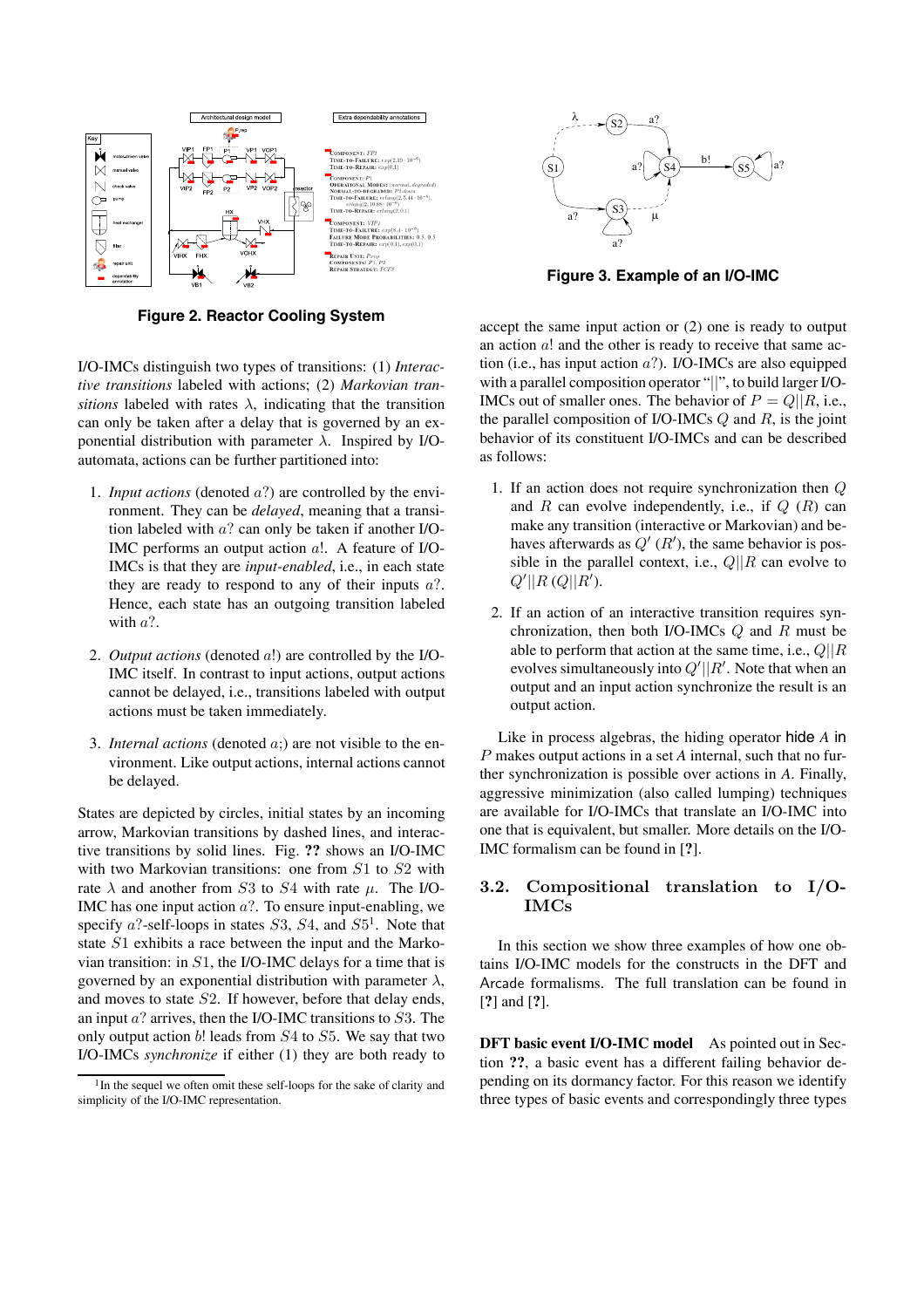of I/O-IMC. Figure **??** shows the I/O-IMC corresponding to a cold, warm, and hot basic events (all called A). The I/O-IMC clearly captures the behavior of the basic event described in Section **??**.



**Figure 4.** The I/O-IMC models of cold, warm, and hot basic events.

**DFT PAND gate I/O-IMC model** The PAND gate fires if all its inputs fail and fail from left to right order. If the inputs fire in the wrong order, the PAND gate moves to an operational absorbing state (denoted with an **X** on Figure **??**). Figure **??** shows the I/O-IMC of the PAND gate P with two inputs  $A$  and  $B$  ( $A$  being the leftmost input).



**Figure 5.** The I/O-IMC of the PAND gate.

**Spare management unit I/O-IMC model in** Arcade The spare management unit (SMU) handles the activation and deactivation of spare components. Figure **??** shows the I/O-IMC translation for an SMU that handles one primary and one spare, where the primary component is always in active mode, and thus always providing the service whenever it is operational. When the primary fails (input *failed primary?*), the SMU activates (output *activate\_spare!*) the spare component which takes over the primary. As soon as the primary is up again (input *up primary?*), the spare is deactivated and the primary resumes operation.

#### **3.3 Compositional aggregation approach**

Our compositional semantics allows one to build the I/O-IMC associated to a DFT or Arcade model in a componentwise fashion, leading to a significant state-space reduction.



**Figure 6. The SMU I/O-IMC model.**

This kind of compositional aggregation approach has been previously successfully used, most notably in [**?**]. The compositional aggregation approach is to be contrasted with a more classical approach of model generation, such as the one used by DIFTree, where the CTMC model of a dynamic system is generated at once and as a whole and then possibly aggregated at the end. We propose the following conversion algorithm to transform a DFT or Arcade model into an I/O-IMC.

- 1. Translate each DFT or Arcade element to its corresponding (aggregated) I/O-IMC.
- 2. Pick two I/O-IMCs and parallel compose them.
- 3. Hide output signals that will not be subsequently used (i.e. synchronized on).
- 4. Aggregate, using weak bisimulation, the I/O-IMC obtained in step 3.
- 5. Go to step 2 if more than one I/O-IMC is left, otherwise stop.

The choice of I/O-IMCs we make in step 2 is important as this has an impact on the size of the generated state space during the intermediate steps. In the case studies (see Section **??**) we have used intuitive heuristics based on the level of interaction between models to decide the composition order.

Figure **??** illustrates the conversion algorithm on a simple DFT.



**Figure 7. DFT to CTMC (or CTMDP) conversion algorithm.**

## **4 Tool Support and Case studies**

Both compositional-aggregation techniques have been implemented in a tool set based on CADP. Coral, the tool for DFT analysis is fully automated, whereas the Arcade tool is (still) partly manual. Using our tools, we have performed a number of case studies and compared our approaches with results from the literature. We summarize their results here.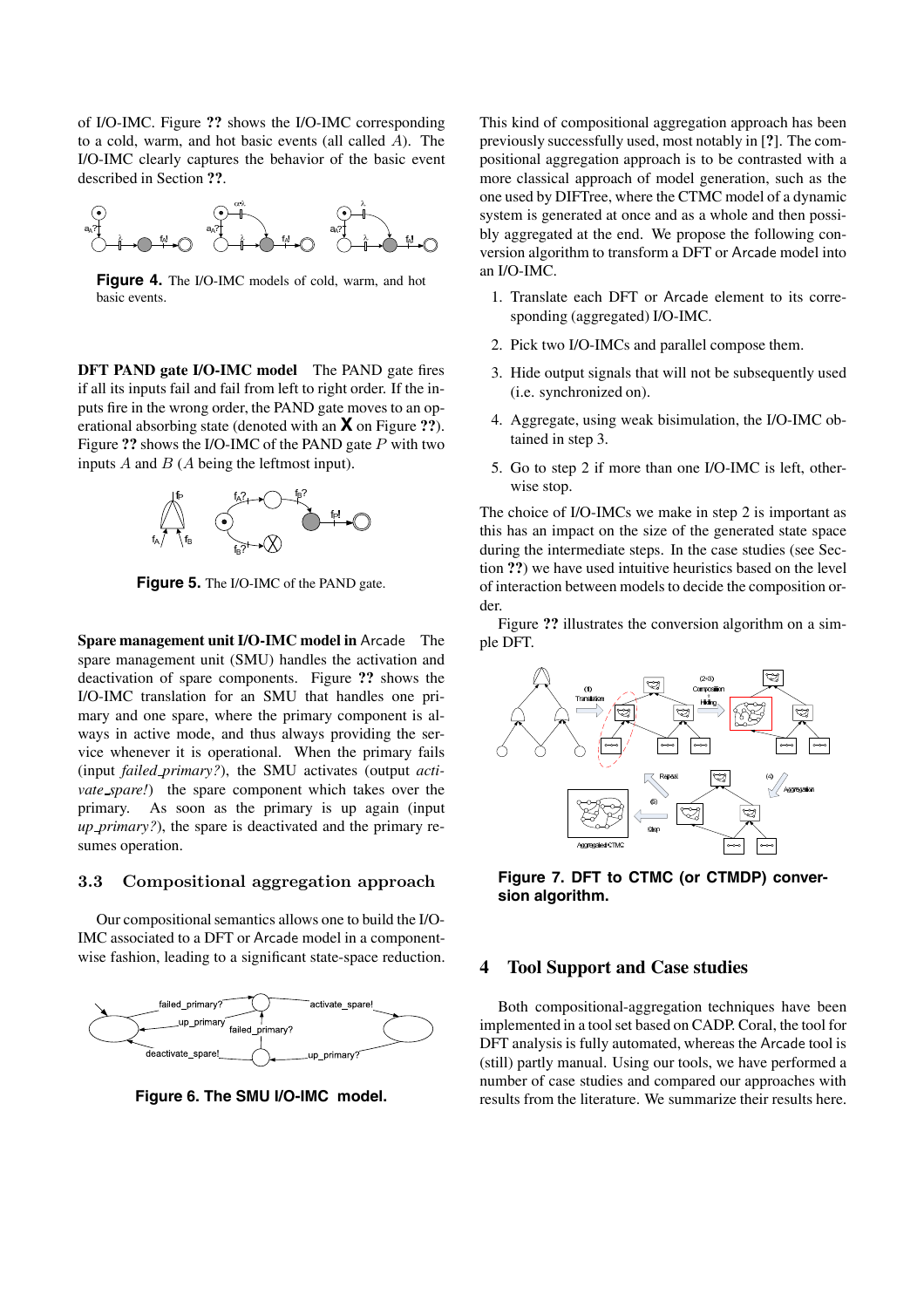| Case study  | Analysis       | Maximum number | Maximum number | Unreliability            |
|-------------|----------------|----------------|----------------|--------------------------|
|             | method         | of states      | of transitions | $(Mission-time = 1)$     |
| <b>CPS</b>  | <b>DIFtree</b> | 4113           | 24608          | 0.00135668               |
| <b>CPS</b>  | Comp-Aggr      | 132            | 426            | 0.00135668               |
| CAS.        | <b>DIFtree</b> | 8              | 10             | 0.657900                 |
| <b>CAS</b>  | Comp-Aggr      | 36             | 119            | 0.657900                 |
| <b>MDCS</b> | <b>DIFtree</b> | 253            | 1383           | $2.00025 \cdot 10^{-9}$  |
| <b>MDCS</b> | Comp-Aggr      | 157            | 756            | $2.00025 \cdot 10^{-9}$  |
| <b>FTPP</b> | <b>DIFtree</b> | 32757          | 426826         | $2.56114 \cdot 10^{-11}$ |
| <b>FTPP</b> | Comp-Aggr      | 1325           | 14153          | $2.56114 \cdot 10^{-11}$ |

### **Figure 8. The results of the case studies.**

## **4.1 DFT case studies**

To compare the compositional aggregation (Comp-Aggr) approach with the traditional DIFtree method, we have conducted four case studies (none having non-determinism): the cascaded PAND system [**?**, **?**] (CPS), the cardiac assist system [**?**] (CAS), the multi-processor distributed computing system (MDCS) and the fault-tolerant parallel processor [**?**] (FTPP).

The results of the case studies are given in Figure **??**. The size of the largest model (with regard to the number of states) appearing during analysis is given for each experiment.

# **4.2** Arcade **case studies**

We carried out two case studies using the Arcade approach. First, we analyzed the nuclear reactor cooling system described before, which was modeled in [**?**] using the eFT approach. The CTMC for the pump subsystem has 10,404 states and 109,662 transitions; and the CTMC for the heat exchanger subsystem (including the bypass) has 240 states and 1,668 transitions. The largest model encountered during generation had 98,056 states and 411,688 transitions. The computed reliability of 52.9242 · 10<sup>-10</sup> (mission time 50 hours) coincides with [**?**].

Second, we analyzed a distributed database architecture (DDA), which was evaluated in [**?**] using SANs. It consists of a number of processors, disk controllers and hard disks, several of which are redundant. Using the methodology described in Section **??**, we generated the CTMC representing the behavior of the DDA. This CTMC has 2,100 states and 15,120 transitions. During the generation of this model, the largest I/O-IMC encountered had 6,522 states and 33,486 transitions. For comparison, the final model generated in [**?**] had 16,695 states.

# **5 Conclusions and Future work**

In this paper, we have illustrated how one can obtain compositional modeling and analysis methods for highlevel dependability formalisms via a element-wise translation to the I/O-IMC framework. For the two dependability formalisms (DFTs and Arcade) we showed the increase of the compositionality both at the analysis level and the model-building level.

Future work include completing the tool chain for Arcade models, considering more aggressive state space minimization techniques and generation diagnostics, explaining the most likely cause for a system failure, based on this framework.

Finally, we would like to stress that one could take a similar approach to formalisms for other dependability concerns, such as security or recovery, thus transferring the benefits of compositionality to other domains.

## **References**

- [1] Architecture Analysis and Design Language (AADL). SAE standards AS5506, Nov 2004.
- [2] M. Ajmone Marsan, G. Balbo, G. Conte, S. Donatelli, and G. Franceschinis. *Modelling with generalized stochastic Petri nets*. Wiley, 1995.
- [3] M.-b. D. E. F. Arcade A Formal, Extensible. H. boudali and p.crouzen and and b.r.h.m. haverkort and m. kuntz and m.i.a. stoelinga.
- [4] M. Bernardo and R. Gorrieri. A Tutorial on EMPA: A Theory of Concurrent Processes with Nondeterminism, Priorities, Probabilities and Time. *Theo. CS*, 202:1–54, 1998.
- [5] H. Boudali, P. Crouzen, B. Haverkort, M. Kuntz, and M. Stoelinga. Arcade - a formal, extensible, model-based dependability framework. Technical report, University of Twente, to appear.
- [6] H. Boudali, P. Crouzen, and M. Stoelinga. A compositional semantics for Dynamic Fault Trees in terms of Interactive Markov Chains. *LNCS*, 4762:441–456, 2007.
- [7] H. Boudali, P. Crouzen, and M. Stoelinga. Dynamic fault tree analysis using input/output interactive markov chains. In *Proc. of the 37th Annual IEEE/IFIP International Conference on DSN*, pages 708–717. IEEE, 2007.
- [8] H. Boudali and J. B. Dugan. A discrete-time Bayesian network reliability modeling and analysis framework. *Reliability Engineering and System Safety*, 87(3):337–349, March 2005.